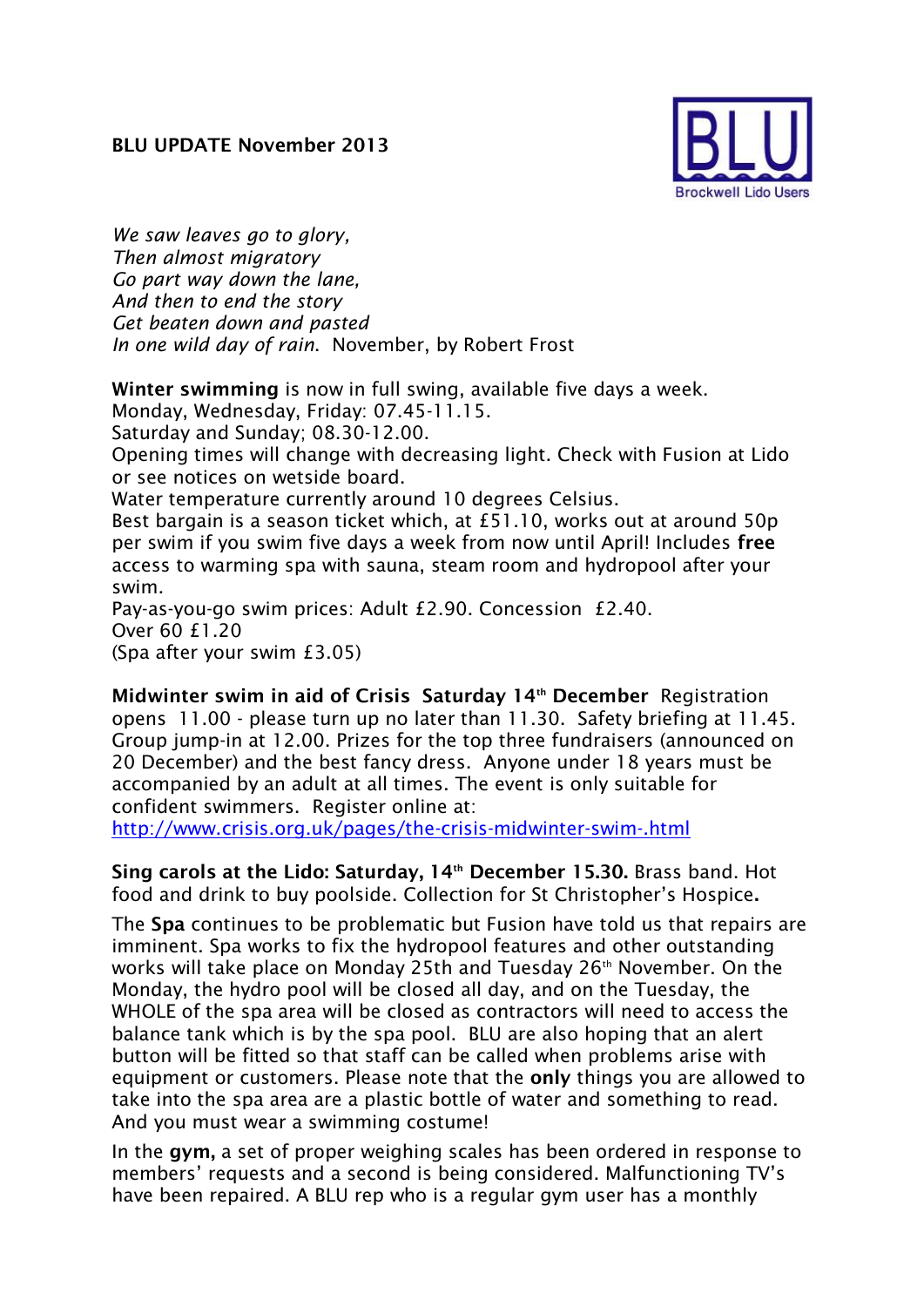meeting with the Lido manager and passes on users' concerns and suggestions. Do get in touch with us with yours.

**The BIG Spin-a-thon** in aid of Southside Young Leaders Academy on 5<sup>th</sup> and 6 th October raised almost £3,000 and 60 people took part. Thanks to everyone, including Fusion staff and personal trainers, who supported this event. The money will go to the Southside Big Literacy Project which will help disaffected youngsters in Camberwell, Brixton and Peckham to improve their reading and writing skills and present a show of creative writing at Camberwell Arts Festival in June 2014. Watch out for a repeat of this event in 2014.

**Christmas opening hours**: the whole Lido complex will be closed on 25th and 26<sup>th</sup> December and there will be slightly reduced hours over the rest of the holiday period. See details at bottom of this newsletter.

The **car park plans** are really happening and we look forward to properly regulated parking by January next year. No more commuters, and disabled people will have their spaces protected.

**The Lido Café** has published a yummy Christmas menu. They also have some helpful offers. If you are a Lido member or a season ticket holder you get 10% off all food and drink. Once water temperature drops below 10 degrees Celsius, **winter swimmers** can get 50% off any post-swim hot drink at The Lido Café. There is also a Wednesday night burger and drink deal. For more information see:<http://www.thelidocafe.co.uk/>

We are pleased to see that most of the **graffiti** on the outside of the Lido building has been removed and we look forward to the rest of it going very soon.

If you are interested in local history and architecture, you will enjoy Lambeth's Edwardian Splendours by Edmund Bird and Fiona published by Lambeth Archives and Lambeth Local History Forum. Price £9. ISBN 9780992669508

[http://www.lambeth.gov.uk/Services/LeisureCulture/LocalHistory/Archives.h](http://www.lambeth.gov.uk/Services/LeisureCulture/LocalHistory/Archives.htm) [tm](http://www.lambeth.gov.uk/Services/LeisureCulture/LocalHistory/Archives.htm)

If you use **Facebook**, you will know that BLU has merged with the Brockwell Lido Gym and Spa Forum. We are very grateful to the founders of this group for setting up and maintaining the Facebook page and for generously sharing it with us.

You can find the merged page under **Brockwell Lido Users** and hope you will follow us and contribute there.

## **Brockwell Lido Christmas Opening Hours (whole Lido complex)**

| 23rd December             | Open as usual |
|---------------------------|---------------|
| 24 <sup>th</sup> December | 8.00am-4.00pm |
| 25 <sup>th</sup> December | Closed        |
| 26 <sup>th</sup> December | Closed        |
| 27 <sup>th</sup> December | 7.00am-8.00pm |
| 28 <sup>th</sup> December | 8.00am-6.00pm |
| 29 <sup>th</sup> December | 8.00am-6.00pm |
| 30 <sup>th</sup> December | 7.00am-8.00pm |